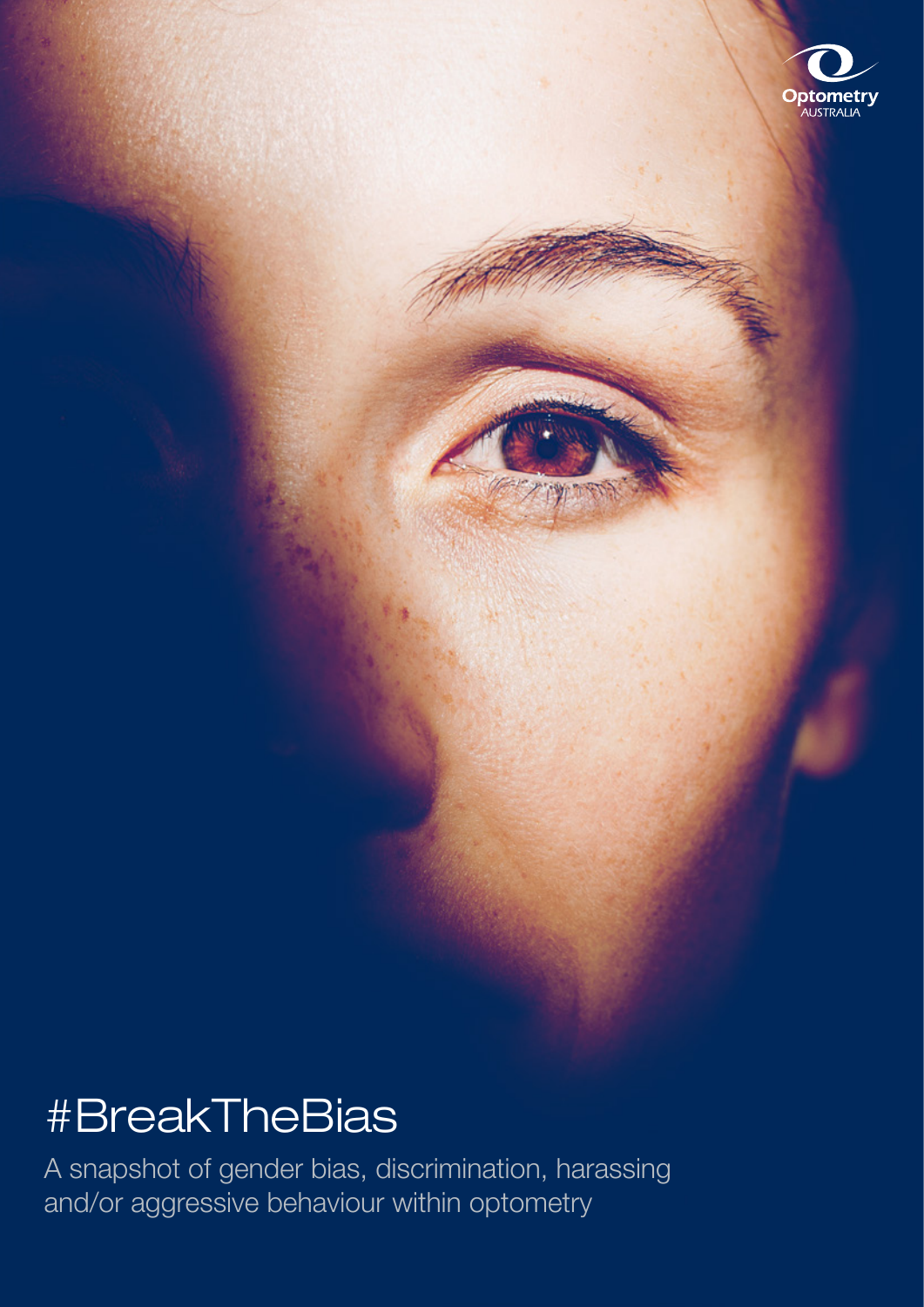#### At Optometry Australia we believe respect is paramount and nonnegotiable.

We believe people, in all workplaces, have the right to a safe environment and gender equity, and to experience equal opportunity within our profession.

In this context, this year's inaugural #BreakTheBias Survey of Optometry Australia members is a wake-up call.

The fact that 64% of members said they had experienced, encountered or witnessed gender bias, discrimination, harassing and/or aggressive behaviour in the workplace, and 27% feared speaking out in reponse to these experiences, is confronting and unacceptable.

Moreover, while patient behaviour was cited by the majority as causing the most issues, and almost two-thirds of members said their workplace had an harassment and bullying policy, almost one-third of those who had experienced some form of bias, discriminatory or aggressive behaviour said it had come from a practice owner or manager.

While some of the results are encouraging, a number of them clearly indicate that more work needs to be done to make optometry workplaces safer for all practice staff.

Over the coming months, we are committed to working with you to create the necessary tools, policies, education and training that will help our profession to challenge bias and promote cultures of inclusion within our sector.

We look forward to presenting these initiatives to you.



Winket

Murray Smith National President, Optometry Australia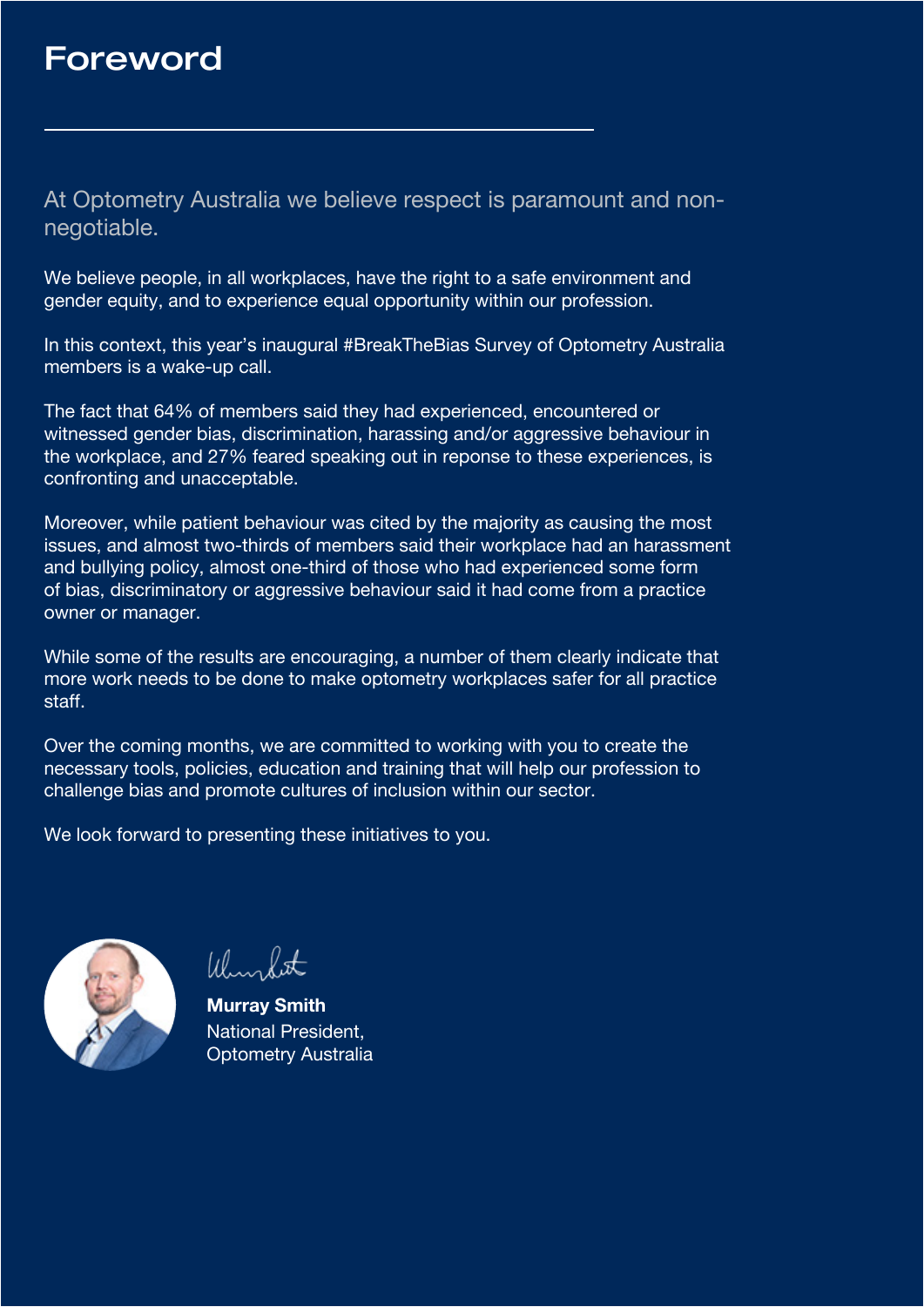### Survey results snapshot

This report represents a snapshot of the key results provided to Optometry Australia by members when responding to our inaugural #BreakTheBias survey. The survey was conducted in response to the challenge presented by International Women's Day 2022. It was conducted online from 8 to 31 March 2022 and attracted 317 responses.

Please note, percentages have been rounded up or down and not all results have been included in this snapshot. For ease of displaying the results, questions have been abridged in this snapshot to how they appeared in the actual survey.

### **Demographics**

317 respondents. All adult age groups were represented.







 $2\%$  did not

did not identify

### Where people work

80% in clinical practice

60% major city or surrounds

in regional centres 25% in regional of

8%

working in towns or country areas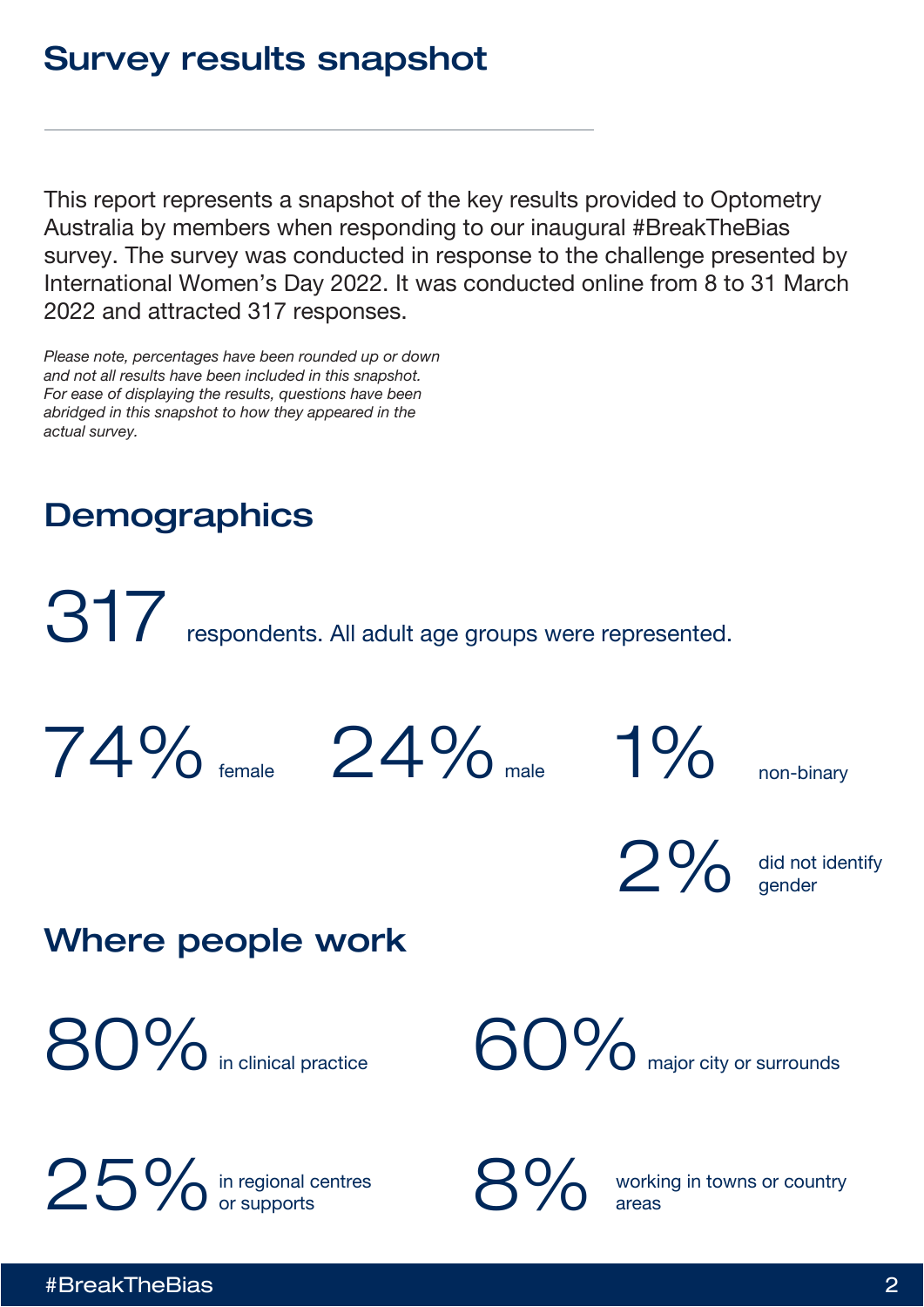### Beliefs about gender bias in optometry

Are all genders in optometry treated equally?

45% disagreed 13% neither agreed or disagreed

Should there be more opportunities in optometry for women to take on leadership roles?

48% agreed 42% neither agreed or disagreed

Is transitioning back into the workforce following a career break, such as parental leave, well supported in optometry?

40% agreed 27% disagreed



Is there salary parity between genders in optometry?

43% agreed 35% disagreed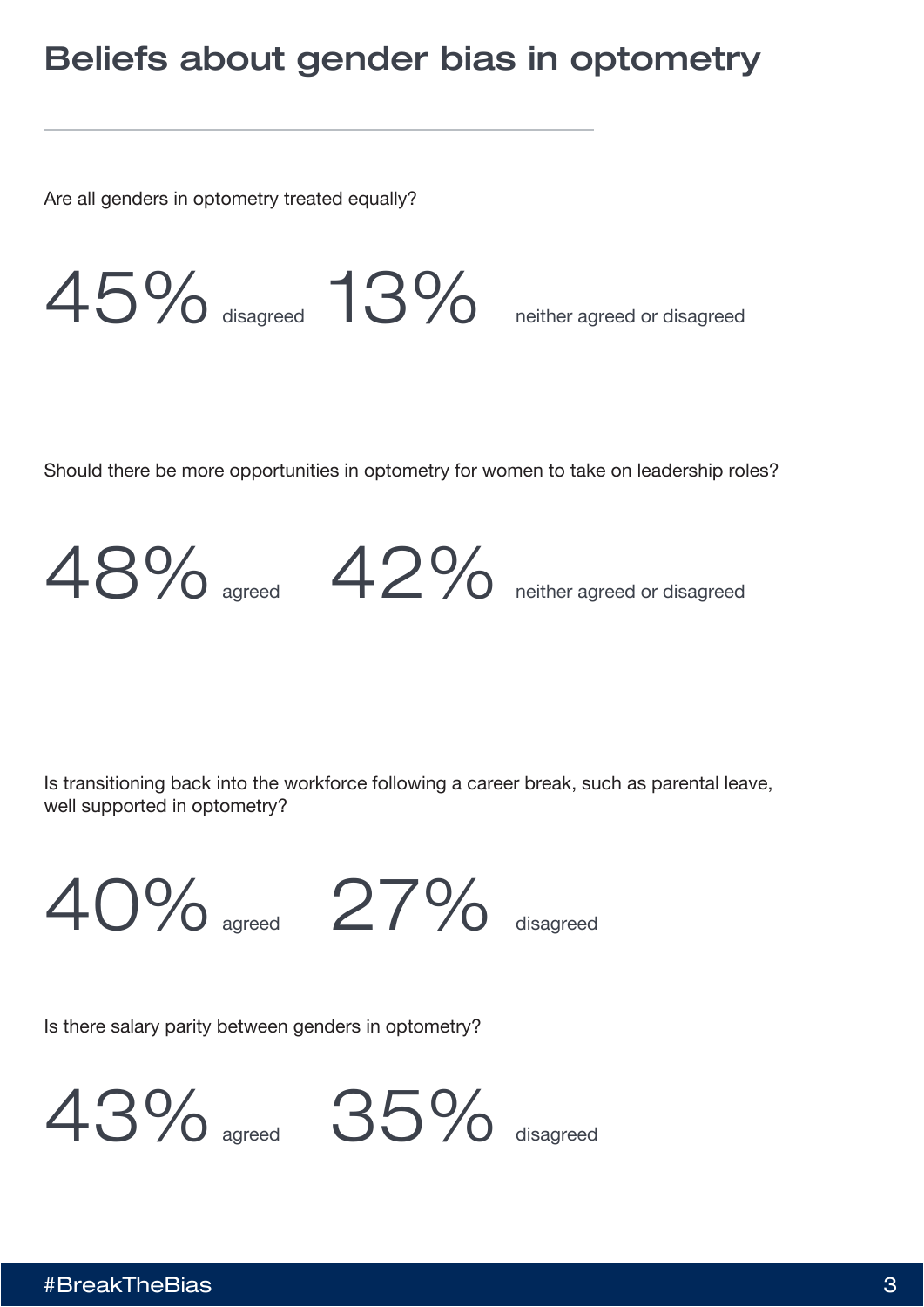### Gender bias, discrimination, harassing and/ or aggressive behaviour in the workplace

#### Workplace practices

Would your request for more flexible hours be supported?



Does your manager consider gender in delegating job assignments?



Have assumptions been made about your career or skills on the basis of gender?

have encountered 41% have encou have never 27% have never have encountered 23% have

Have you faced suggestions that you are not capable of performing your role due to gender?

 $6\%$  have

have encountered

26% have encou

have encountered

have never 50% have never

Are there any consequences of bias, and/or harassing and aggressive behaviours towards staff in the workplace?

40% said no

#BreakTheBias 4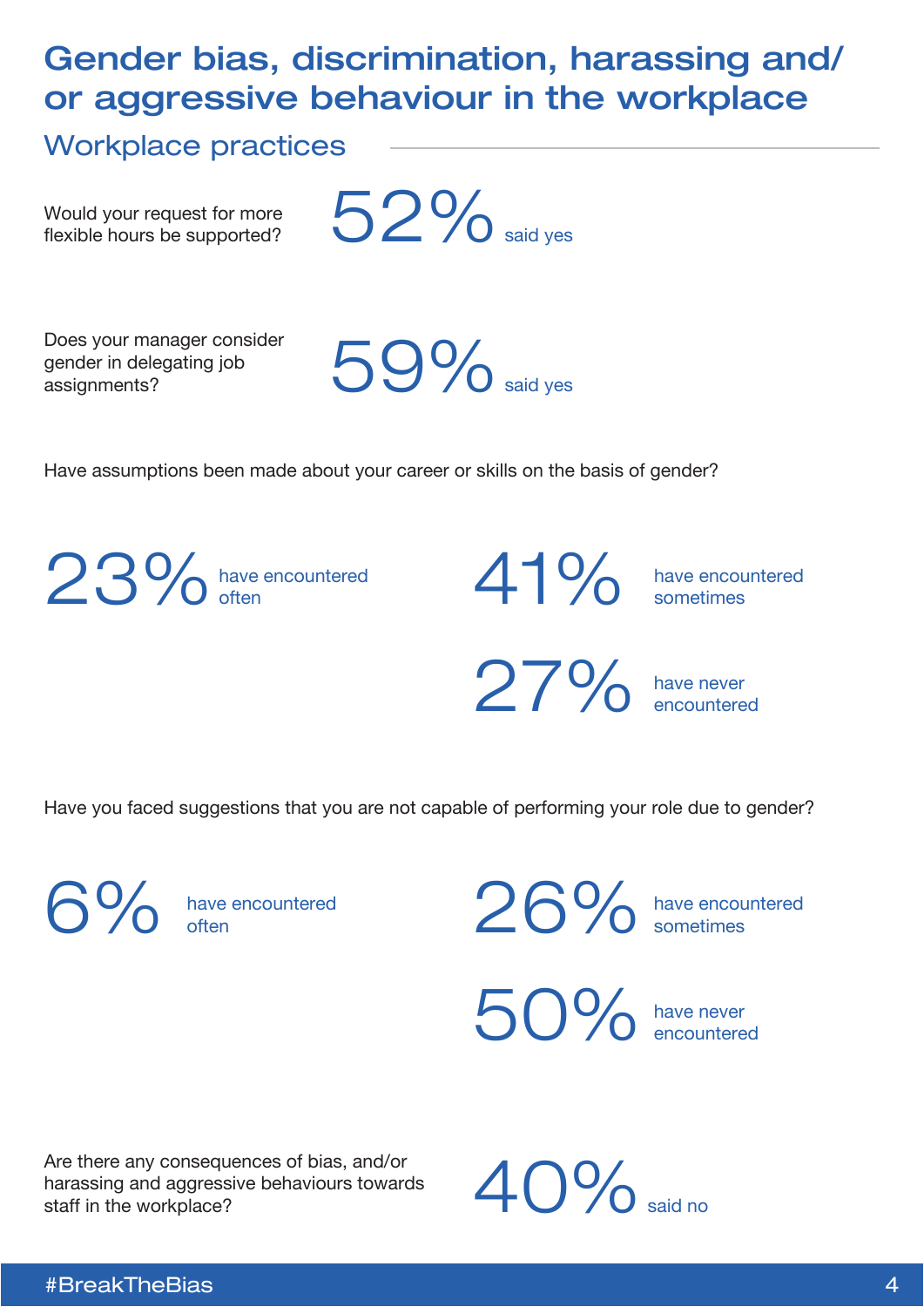#### Workplace practices (continued)

Does your workplace take responsibility and appropriate steps to deal with harassing and/or aggressive behaviour?

19% said yes



Does your workplace have an harassment and bullying policy?

62% said yes



Does your workplace offer training in handling gender bias, harassing and/or aggressive behaviour from patients or employees?

28% said yes

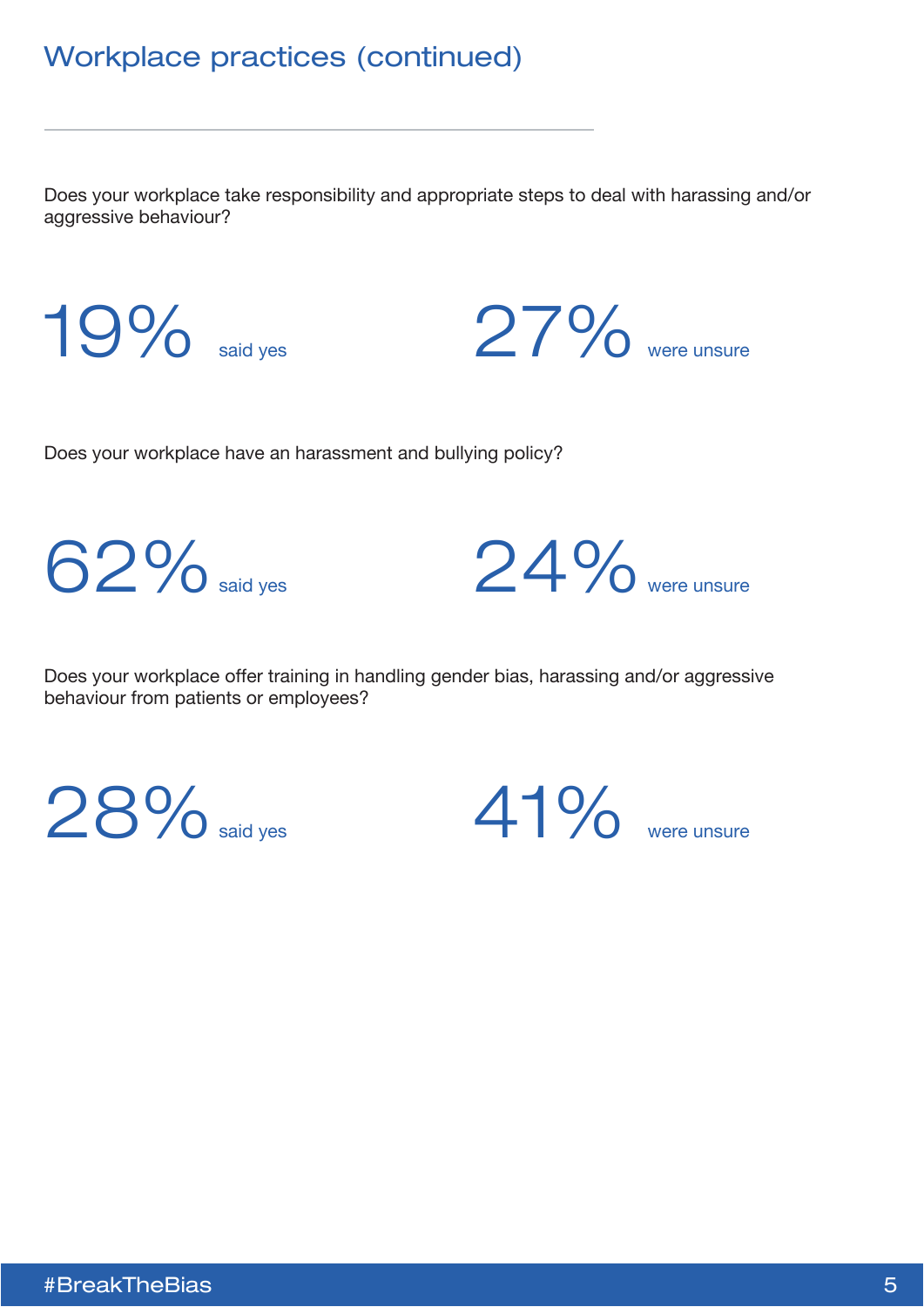## **Experiences**

Have you experienced, encountered or witnessed gender bias, discrimination, harassing and/or aggressive behaviour in the workplace?

64% have

Would speaking out on gender bias, discrimination, harassment and/or aggression as damage your chances of career progression?

Do you fear going to work due to gender bias, discrimination, harassment and/or aggressive behaviour?

Has gender bias, harassing and/or aggressive behaviour happened in your current or previous workplace/s?

27% said yes

8%

said they do

68% said yes

How often does harassing and/or aggressive behaviour happen in your current or previous workplace/s?

11%

have encountered

have encountered have encountered 2.5% have encountered eften

18%

have never encountered

On a scale of 0-100%, what percentage of bias, harassing and/or aggressive behaviour that you have been subjected to, or witnessed, was due to gender?

44%

average score given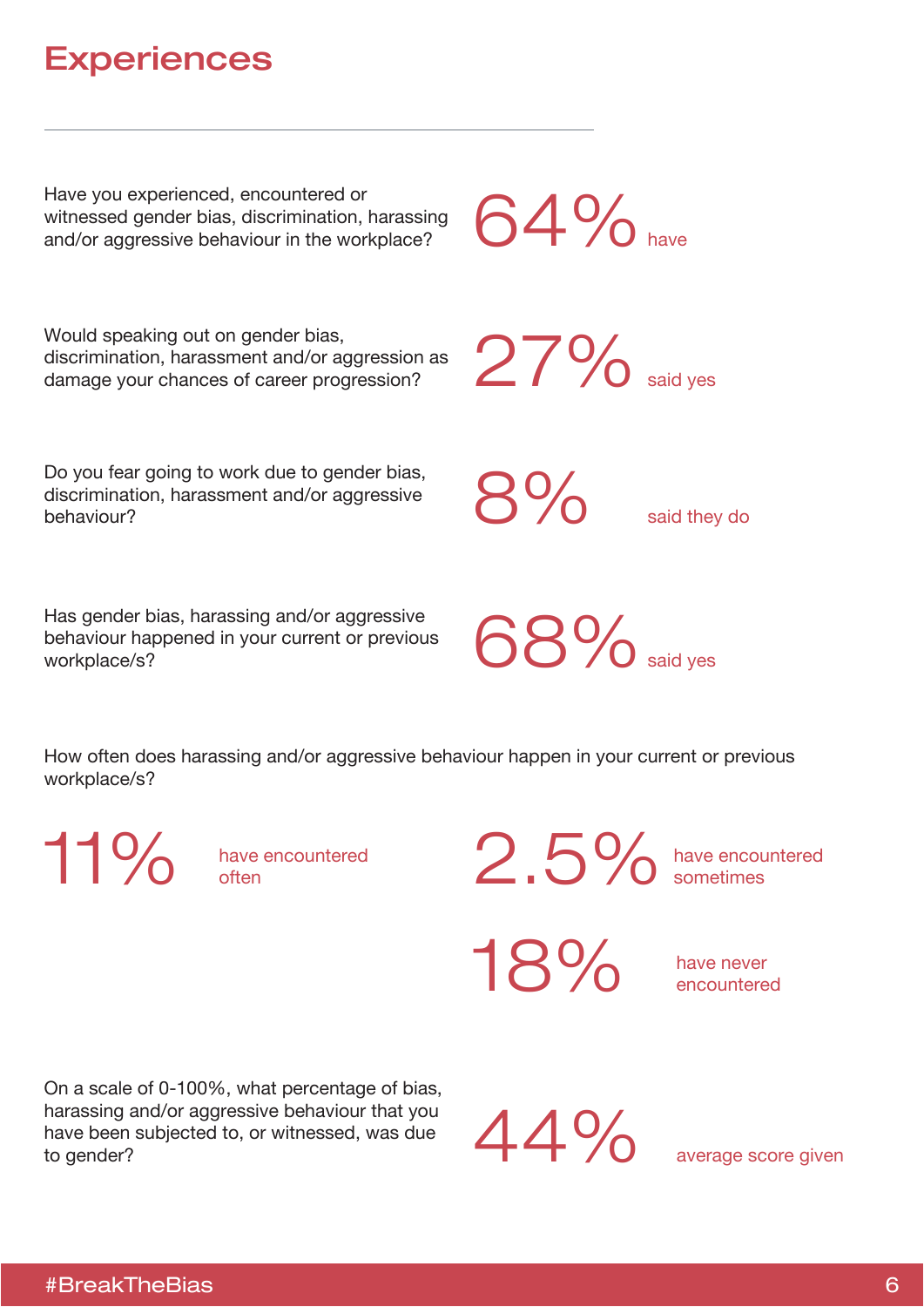### Experiences (continued)

### Types of experiences encountered

Have you encountered sexist or crude remarks, jokes or gestures in your current or previous workplaces?

Have you encountered insulting or offensive terms about men or women being used in your current or previous workplaces? have encountered 60% have encou have never 15% have never have encountered  $9\%$  have

 $6\%$  have

have encountered

49% have encou

have never 28% have never

have encountered

Who are the offenders?

 $80\%$  said patients

said an owner or

said the family of a 22% said the family of a<br>
9% said a supervisor

 $17\%$  said a co-worker

 $14\%$  said senior staff 28% said an owner or 14%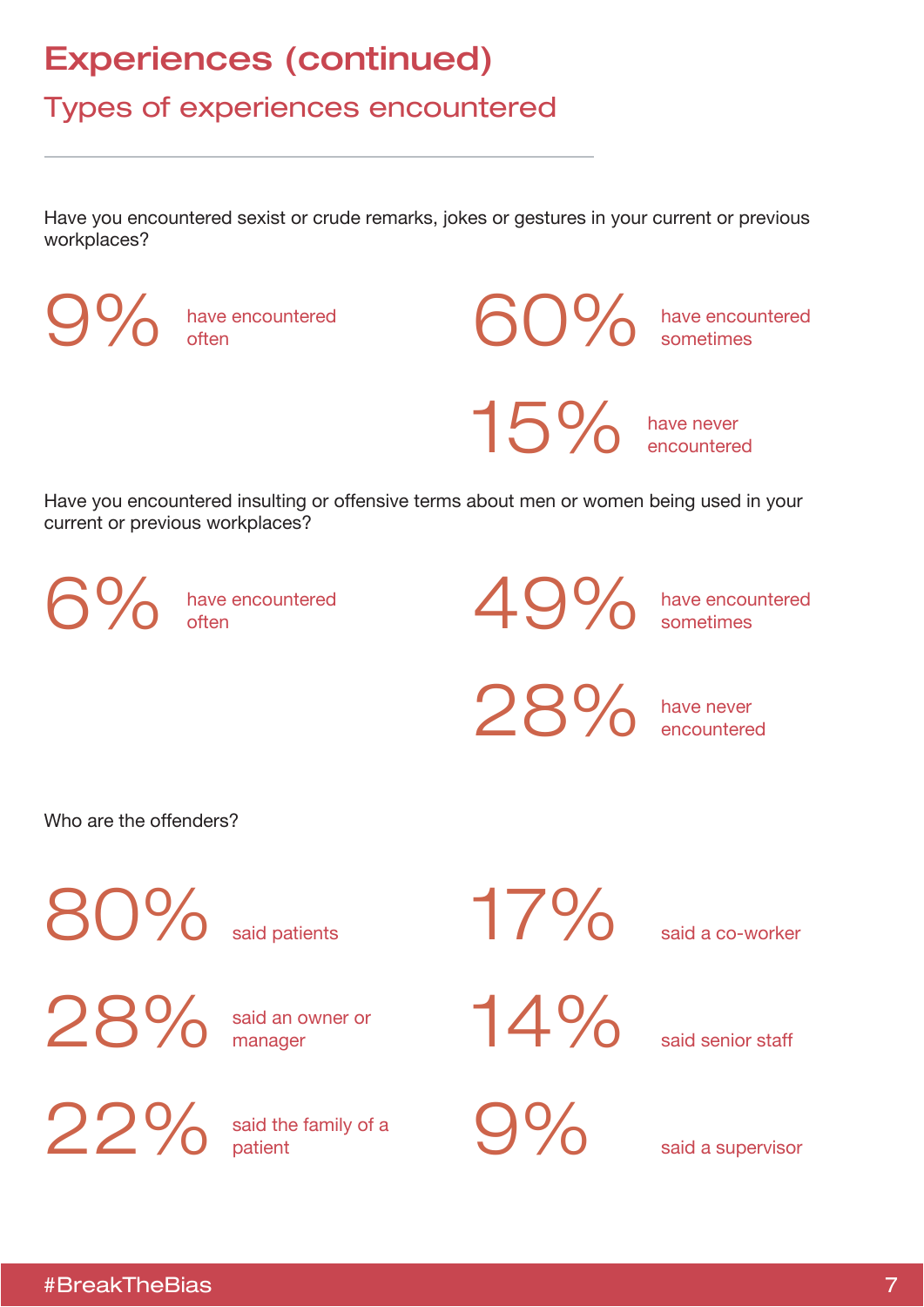Have patients treated you differently because of vour gender?

Do you feel uncomfortable when you have to spend time in a darkened consulting room with patients of another gender?

Does your workplace ensure that you are not alone and can call for assistance if needed, during a patient consultation?

72% said yes

70% said yes

70% said yes

What type of harassing and/or aggressive behavior have you been subjected to, or witnessed during a patient consultation?

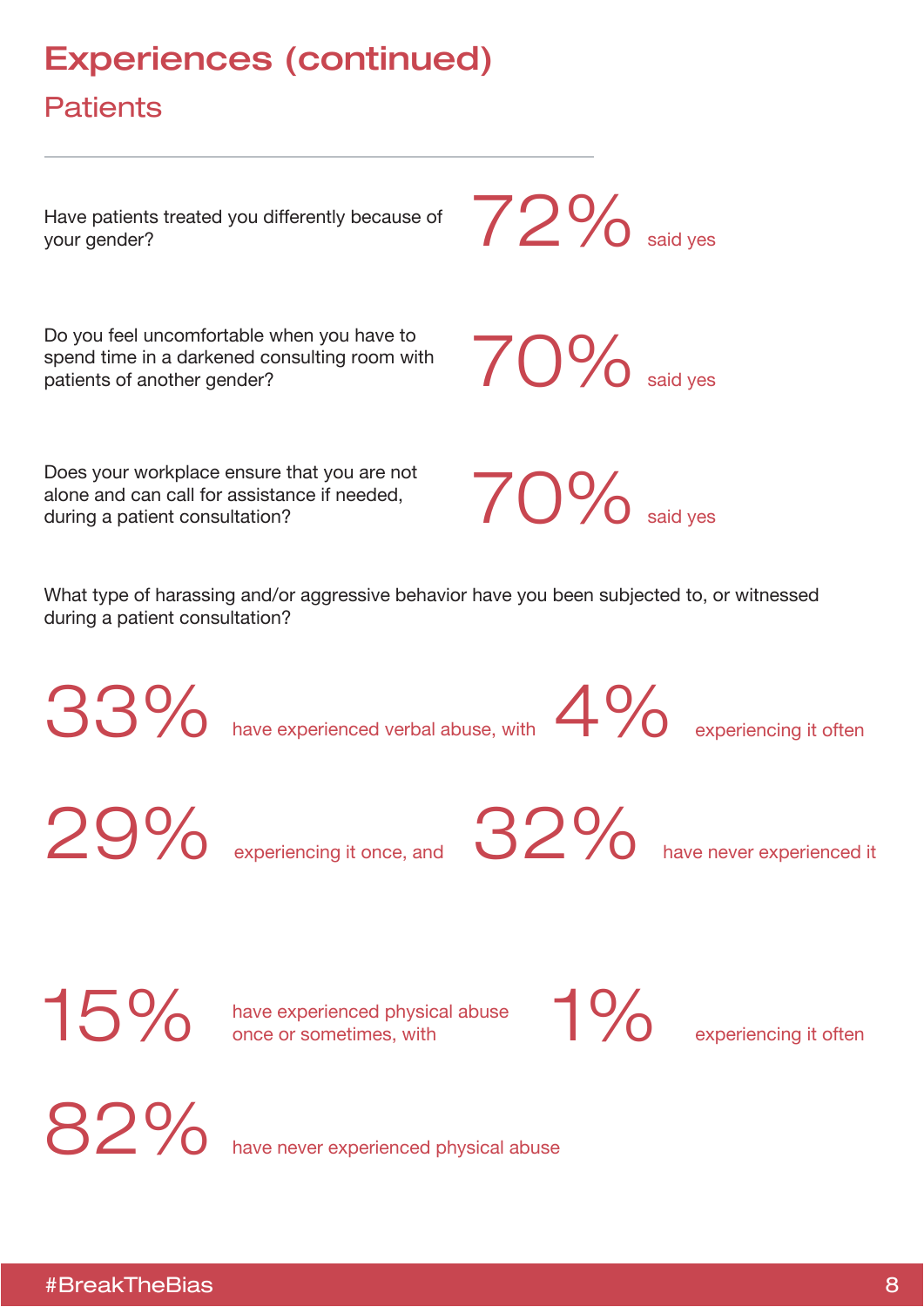### Experiences (continued)

### Reporting inappropriate behaviours

Have you ever reported gender bias, discrimination, harassing and/or aggressive behaviour in their workplace to your manager/ supervisor?

Have you ever reported gender bias, discrimination, harassing and/or aggressive behaviour in their workplace to any authority such as WorkCover or police?

Does your workplace ensure that you are not alone and can call for assistance if needed, during a patient consultation?

24% had

3%

70% said yes

had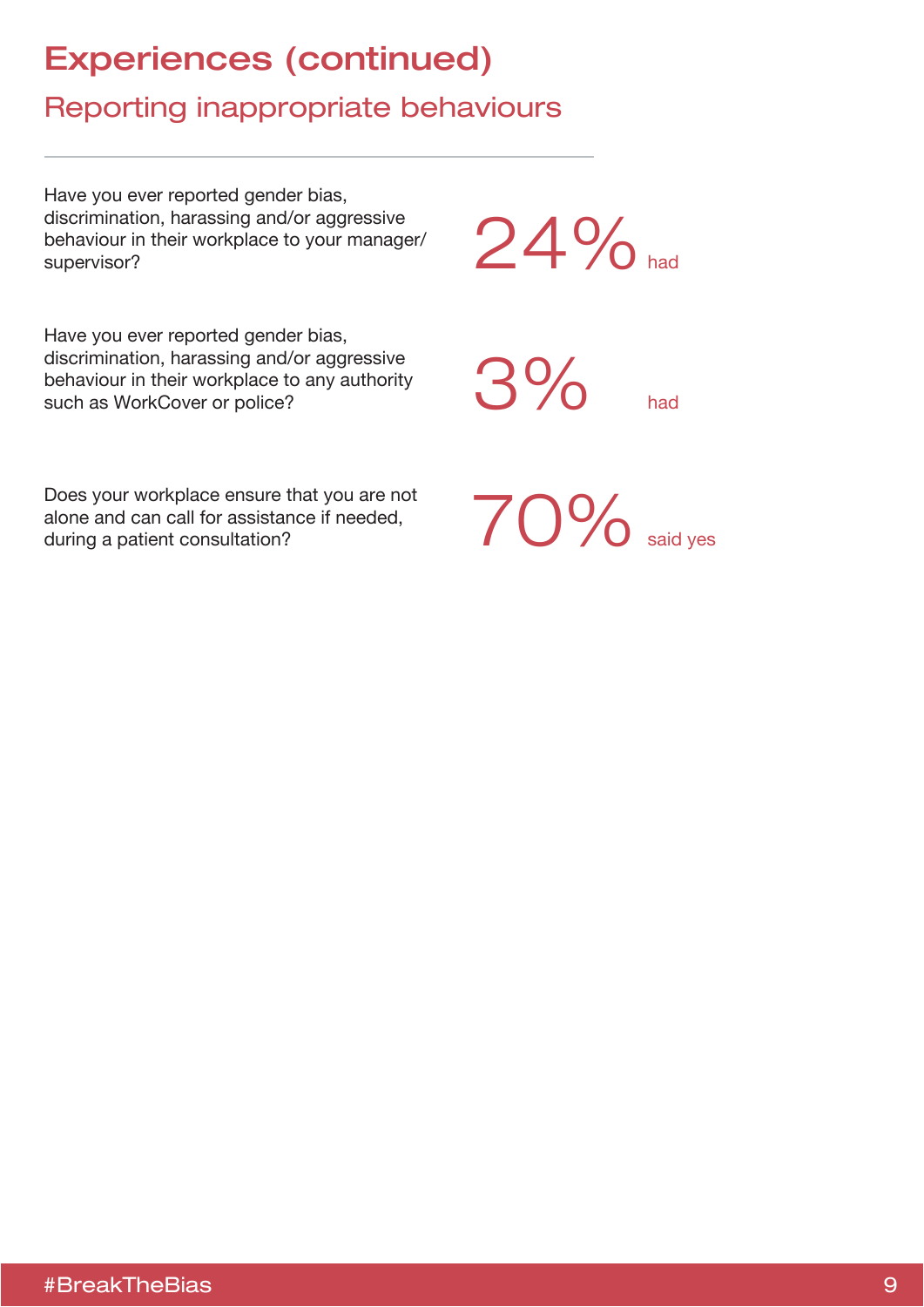### Bias and role of Optometry Australia

Participants were asked if they believed there are barriers to progressing with their optometry careers that particularly impact women. Two themes dominated responses.

a) One theme argued 'no', that there weren't particularly gendered barriers.

b) The other theme highlighted barriers related to combining parenting roles and optometry, commonly noting that periods of maternity leave, or a preference for part-time work to accommodate parenting responsibilities can detrimentally impact career progression, and highlighting the challenges of finding flexible, part-time roles.

Notably, a small number of comments pointed to broader systemic gender bias in optometry and associated educational/research institutions.

Participants were asked what role they believe Optometry Australia should play in supporting an increasingly feminised optometry profession. Common answers highlighted:

- c) Provision of guidance on appropriate workplace policies.
- d) Promotion of flexible work approaches.
- e) Access to tools and advice on how to deal with bias and inappropriate behaviours, particularly from patients.
- f) Provision of one-on-one support to address these issues.
- g) Provision of CPD outside the hectic evening period for families.

The most common response given was provision of advice on/transparency regarding pay rates by gender.

Notable across comments provided by respondents were those who flagged concerns regarding ageism and racist behaviours in their workplaces, including from patients and colleagues.